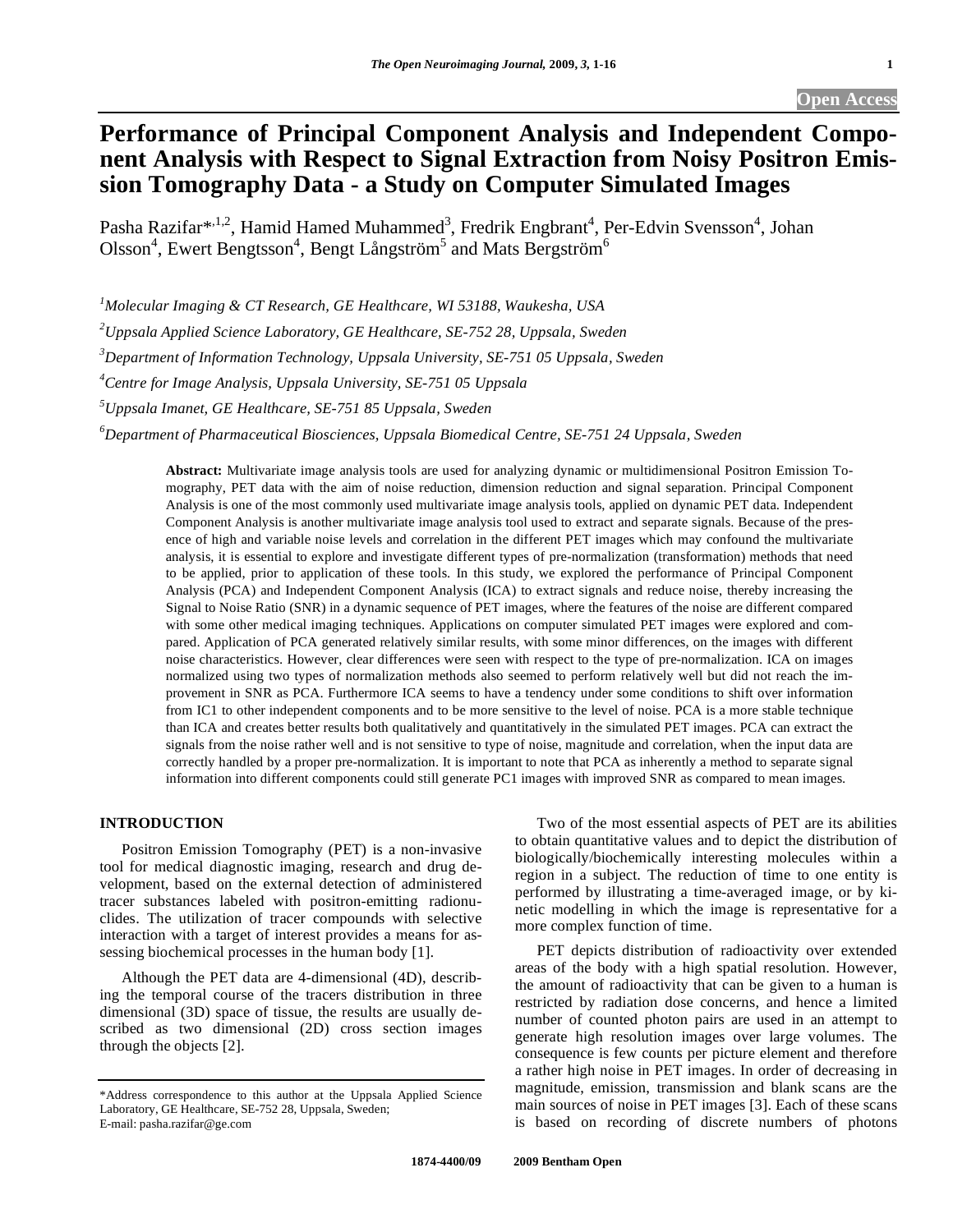counted by the detector system, which is associated with a noise with a variance defined by Poisson statistics.

 One aspect of quality of diagnostic images is expressed and measured by the Signal to Noise Ratio (SNR), which attempts to give a description of detectability of a signal depending on its magnitude and the magnitude of the noise. Myers [4] has shown that this aspect of image quality, in its simplest form characterized by pixel SNR, becomes an inadequate measurement when different types of noise correlation exist between the pixels within the image. It has been demonstrated that 3D as well as 2D PET images contain a strong correlation between the values in adjacent pixels and this correlation is found to be a complex function [5].

 Usually PET images are reconstructed analytically using filtered backprojection (FBP), which is described in [6] and [7]. Another method used for reconstructing PET data is based on an iterative method called Ordered Subsets Expectation Maximisation (OSEM) [8], which is a faster version of Maximum Likelihood Expectation Maximisation (ML-EM) [9]. Studies performed by Barrett [10] have indicated that low intensity regions in images reconstructed by an iterative algorithm tend to have low noise or local noise pattern. In contrast, images reconstructed by FBP tend to have much more globally distributed noise pattern. The choice of injected tracer, its distribution pattern and reconstruction algorithm as well as the type of convolution kernel used in the reconstruction algorithm significantly affects the magnitude and correlation of noise [11].

 The standard method to reduce noise for the quantitative estimation is to take averages over several pixels within a Region of Interest (ROI) but since a correlation is introduced during the image reconstruction, notably during the filtering of the projections, it is not trivial to assign a precision value to these averages. A common method to reduce noise in images is to filter the images with a low pass filter, however at the expense of a reduced resolution. When a dynamic imaging sequence is available, the method of choice to reduce noise is to generate an average over the image sequence. However, it is not trivial to perform this temporal averaging optimally due to different factors. Among the others, high magnitude of the noise caused by emission scan, variation of the noise magnitude in-between images, non-correlated noise in-between images in different time points (frames) the searched structures' signal has a specific kinetic behaviour in relation to other structures.

 Other methods for analyzing dynamic or multidimensional PET data, with the aim of noise reduction and signal separation are Principal Component Analysis (PCA) and the recently developed Independent Component Analysis (ICA).

 PCA is one of the most commonly used multivariate image analysis tools, and has several applications e.g. in medical imaging modalities such as PET [13-18], Computed Tomography (CT) [19] and in functional Magnetic Resonance Imaging (fMRI) [20-22]. A majority of the results from these studies indicate that PCA has difficulty in separating the signal from noise when the magnitude of the noise is relatively high and thus the data has a low SNR. These studies have also shown that variable noise levels and nonisotropic noise correlation [12] in PET images in a dynamic sequence dramatically affect the subsequent multivariate analysis unless properly handled. A few approaches have been proposed for this purpose [13, 14].

 ICA has been applied in different medical imaging applications [23-31] and the results have been very promising. One of the problems in ICA is that it assumes that the noise is additive and relatively small, and its capability with respect to robust extraction of signals in noisy data is less impressive when a priori information about noise and source signal is not available [32]. Different approaches have been proposed with modifications of the ICA algorithm [33, 34]. In [33], a so-called Independent Factor Analysis (IFA) has been suggested including a parametric approach with maximum likelihood estimation to handle the noisy data. In [34], a semi-parametric approach was applied on Magnetoencephalography (MEG) data, with sensor noise present, which is based on replacing PCA with Factor Analysis (FA).

 Comparisons of PCA and ICA have been made in different studies with different applications [35-37]. Tomas *et al.*  [36] have shown that in fMRI studies PCA is superior for isolation and removal of unstructured or random noise whereas ICA appears to be a better technique for removal of structured noise or artifacts. In most of these studies, PCA and ICA have not been used primarily as a technique for reduction of the noise but as a tool for identification and extraction of the signals and the spatial patterns of interest in the images. Jung *et al.* [37] have shown that ICA can more effectively remove different artifacts caused by a variety of artifactual sources in Electroencephalographic (EEG) recordings than PCA.

 One of the objectives of the present work was to explore the capability of PCA and ICA to extract signals and reduce noise, thereby increasing the SNR in a dynamic sequence of PET images, where the features of the noise is different compared with some other medical imaging techniques. Results from simulations were explored and compared.

 The study included synthetic PET images containing uncorrelated and correlated noise where independently the signal and the noise behaviour could be controlled and qualitative and quantitative results could be evaluated.

#### **MATERIALS AND METHODS**

#### **Principal Component Analysis (PCA)**

 Principal Component Analysis (PCA) [38] is a well established and commonly used tool for multivariate analysis. PCA is based on linear transformation and decomposition of a number of correlated variables of a given data set (multidimensional data set) to a number of uncorrelated components, called Principal Components (PCs). These extracted PCs are estimated as the projections of the given data set on the eigenvectors of the covariance or correlation matrix of this data set. Therefore, one of the objectives of PCA is to achieve accurate dimension reduction by extracting a few PCs (not all PCs) that describe most of the variation in the original multivariate data with the least loss of information.

Let:

$$
X = [x_1, x_2, x_3, ..., x_m]^T
$$
 (1)

be a matrix with columns  $x_i$  representing the observed data vectors. Then, the principal components are given by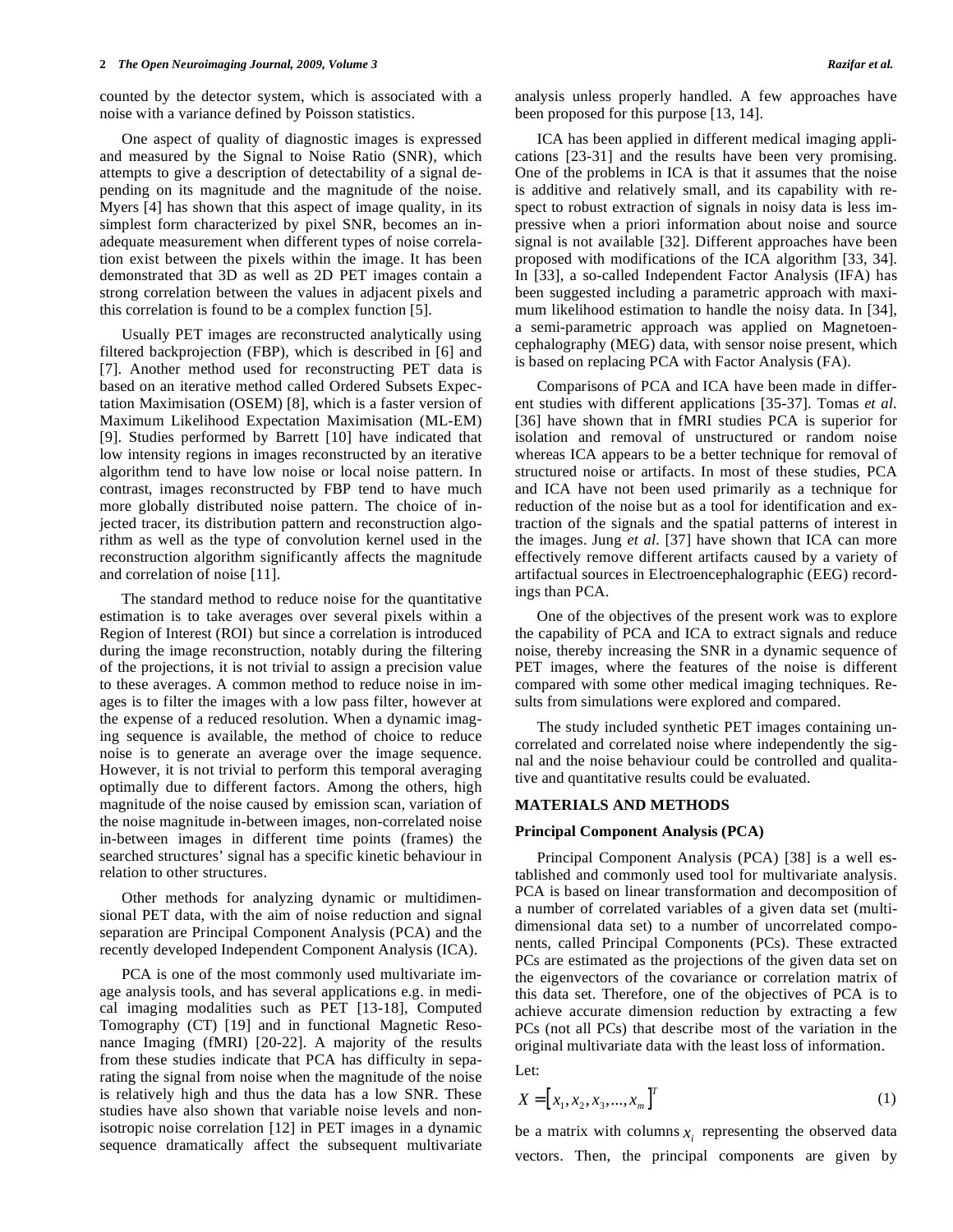$$
S = W X \tag{2}
$$

where

$$
S = [s_1, s_2, s_3, \dots, s_n]^T
$$

and

$$
W = [w_1, w_2, w_3, ..., w_n]^T
$$

 Practically, if 80%-90% of the total variance in a multivariate data set can be accounted for by the first few principal components, corresponding to the largest eigenvalues of the covariance matrix, then the remaining components can be rejected without much loss of information [39]. The quality of the results obtained from performing PCA on medical images depends on the method used for pre-normalization or data scaling, therefore different types of such methods have been tested experimentally [40].

#### **Independent Component Analysis (ICA)**

 Independent Component Analysis (ICA) is an extension of PCA in which statistically independent components instead can be extracted by performing linear transformation on input data, which can be considered as containing mixed signals. In other words ICA searches for a linear transformation in a way that can minimize the statistical dependency and mutual information of mixed multivariate data as much as possible [41, 42]. Important assumptions in ICA are that the constituting components are statistically independent, and that they must have non-Gaussian distributions. The simplest ICA model, the noise-free linear ICA model, seems to be sufficient for most applications.

 The algorithm often begins with decomposing/uncorrelating the input data using PCA or Singular Value Decomposition (SVD). As a result, a new data set is generated where SNR becomes higher than in the original input data. Then the new data will be re-scaled to provide zero mean and unit variance. After that, ICA decomposes and searches for the independent signals.

 A computationally efficient ICA algorithm, called the FastICA [43-45] algorithm, an approved technique in the field of Blind Source Separation (BSS), was used in the present study. Other well-known algorithms such as Infomax [46], JADE [47], Molgedey and Schuster [48] and Ziehe and Muller [49] are the most widespread higher order statistics and de-correlation methods algorithms.

 Here we used Comon [42] and Hyvärinen [43] assumptions to describe the noise-free linear ICA model. ICA of observed random data *X* includes estimation of the generative model:

$$
X = AS \tag{3}
$$

where  $X = [x_1, x_2, x_3, ..., x_m]^T$  and  $X_i$  is an observed random vector,  $S = [s_1, s_2, s_3, ..., s_n]^T$  and  $S_i$  is a latent component vector, and *A* is the constant *m* times *n mixing* matrix. After estimating the matrix  $A$ , its inverse  $W$  is computed and the independent components are obtained by taking:

$$
S = W X \tag{4}
$$

 It is, however, not possible to determine either signs or the order of the independent components, because both of *A* and *S* are unknown.

 The evaluation of ICA also utilized a lower number of employed eigenvalues and the results were compared with independent components that were generated using all eigenvalues because we believed that ICA could find the components faster (converge faster) and could generate better components with a lower number of used eigenvalues. The results generated from both types of applications were studied and compared.

#### **Simulated Images**

 A program using Matlab (The Mathworks, Natick, Massachusetts) was developed for creating the equivalence of a set of frames depicting the kinetics of a tracer in a PET study. The simulated (synthetic) images with a size of 128x128 included four different structural shapes (objects) containing four different kinetics, simulating the kinetic behavior of radionuclide distribution in PET images. The resolution of the images were modified by convolution with a point spread function (a 2D stationary Gaussian) selected to correspond to that of a PET camera, followed by adding correlated Gaussian or uncorrelated Gaussian distributed noise or uncorrelated Poisson distributed noise with different magnitudes/variances for further exploration and comparison purposes. Furthermore, the image color scale minimum- and maximum-level was set to the image minimum and maximum intensity of the image respectively. Eq. (5) has been used for creating different kinetics in different structures such as cerebellum (CBL), frontal cortex (FrntCx), white matter (WhitM) and occipital area (Occip).

$$
y_{ji} = A e^{-\alpha t_i} (1 - e^{-\beta t_i})
$$
 (5)

where  $y_{ii}$  refers to a kinetic value for each one of the structures j and  $i = (1, 2, 3, \dots, 24)$  refers to the number of generated images,  $t_i$  refers to mid time point  $(0-60 \text{ min.})$  after assumed tracer administration,

$$
t_i = [0.25, 0.75, 1.25, \dots, 57.50]
$$

 $\alpha$  refers to a constant specifying how fast the curve declines while  $\beta$  refers to another constant specifying how fast the curve rises and finally A is a constant defining the amplitude of the curve. The following Eqs. (6-9) were used for creating kinetic behavior in each structure in the images.

$$
CBL = y_{1i} = 4 (e^{-0.04 t_i} (1 - e^{-0.8 t_i}))
$$
 (6)

$$
FrntCx = y_{2i} = 3 e^{-0.01t_i} (1 - e^{-1t_i})
$$
\n(7)

$$
WhitM = y_{3i} = 1.5 (e^{-0.007t_i} (1 - e^{-0.7t_i}))
$$
\n(8)

$$
\text{Occip} = \mathbf{y}_{4i} = 3.5(\mathbf{e}^{-0.02t_i} \left(1 - e^{-1t_i}\right))\tag{9}
$$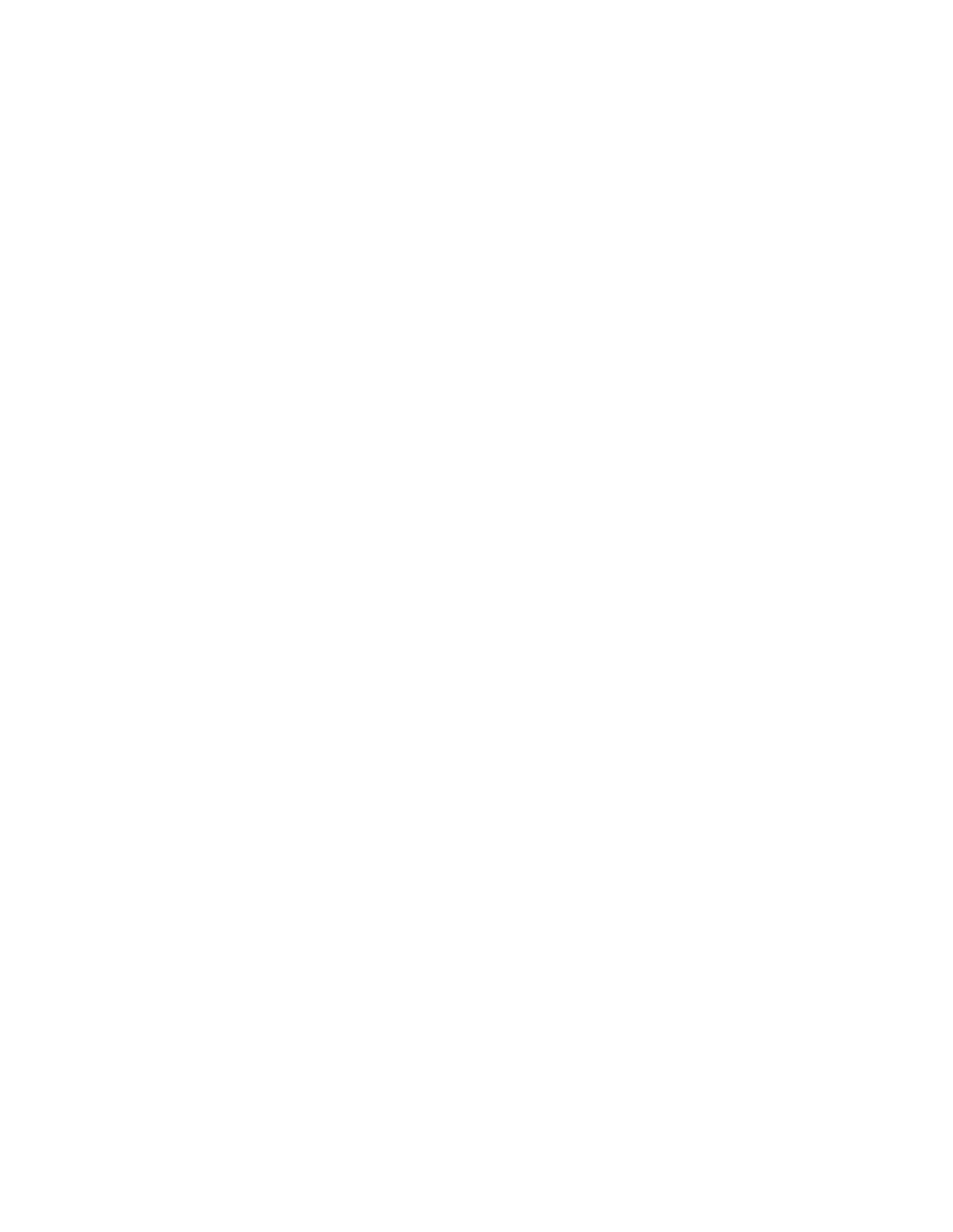



**Fig. (10).** IC2 images obtained after application of ICA on synthetic images containing uncorrelated Gaussian noise. Upper left shows IC2 image without any pre-normalization, upper middle the "nor1", upper right the "whit", lower left the "pois" and lower middle the "mixp" prenormalization methods.



**Fig. (11).** SNR values for the corresponding structures in first principal component (IC1) synthetic images. Images contain uncorrelated Gaussian noise and are generated utilizing different pre-normalized methods and compared to the mean image. Each point of the curves represents SNR.

in white. "nor1" and "whit" gave similar results with highlighting frontal followed by equal imaging of occipital and white and "mixp" gave results? with highlighting cerebellum, occipital in IC1 images and frontal and occipital followed by white in IC2 image.

 The IC2 images with none and "pois" normalization only showed noise, whereas "nor1", "whit" and "nor1" showed CBL and occipital and "whit" showed highest in frontal followed by occipital and white. The SNR were inferior to mean image using different types of pre-normalization methods.

 When performing ICA on images with correlated Gaussian noise, the results were improved compared to the result obtained on images with uncorrelated Gaussian noise. SNR were lower compared to average image except on images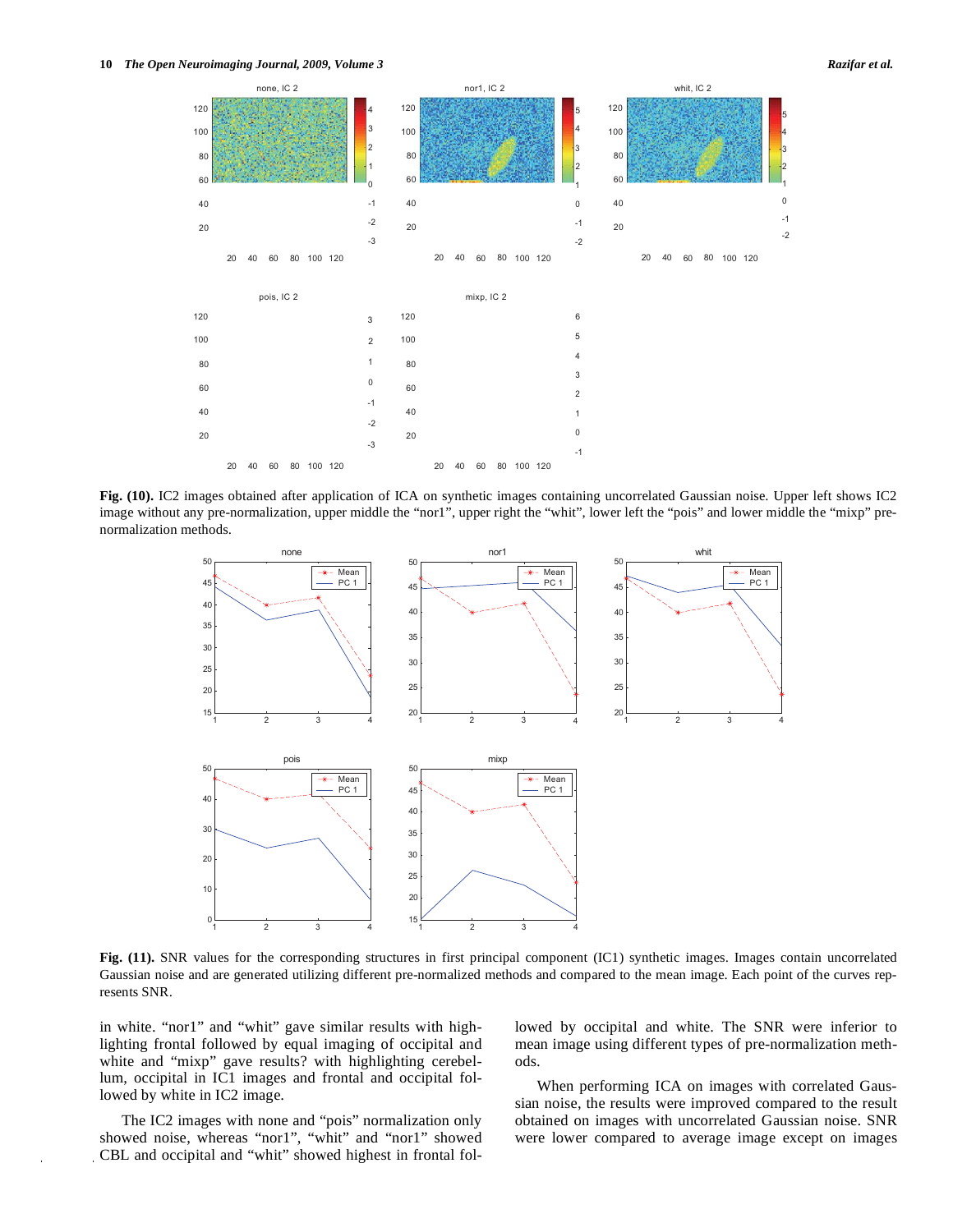

**Fig. (12).** IC1 images obtained after application of ICA on synthetic images containing correlated Gaussian noise and generated utilizing different pre-normalization methods. Upper left shows IC1 image without any pre-normalization, upper middle the "nor1" and upper right the "whit" pre-normalization methods. Lower left shows IC1 image using the "pois" and lower middle the "mixp" pre-normalization methods. Lower right shows mean image.



**Fig. (13).** IC2 images obtained after application of ICA on synthetic images containing correlated Gaussian noise. Upper left shows IC2 image without any pre-normalization, upper middle the "nor1", upper right the "whit", lower left the "pois" and lower middle the "mixp" prenormalization methods.

with applied "pois" pre-normalization method whereas not for structure WhitM as shown in Figs. (**12-14**).

#### **PCA on Images with Poisson Noise**

 When applying PCA on images generated with Poisson noise (Figs. **15-17**), the optimal discrimination of the structures in PC1 images were seen with "pois" normalization. The other pre-normalization methods gave relatively similar images with equally high values in the structures except white.

 PC2 images identified all structures, primarily because of high noise in the structures and lack of noise in the surrounding. SNR was improved with all methods as compared to the mean image especially using "pois" pre-normalization method in which the ratio is 5 times higher compared to the mean image.

#### **ICA on Images with Poisson Noise**

 The application of ICA on images with Poisson noise (Figs. **18-20**) seemed in general to place information rather in IC2 images than IC1 images which were very noisy. Additionally none of the methods was able to highlight the structures of greatest interest, frontal and occipital. The SNR was inferior for all structures and methods as compared to the mean images, except structure WhitM with "pois" normalization.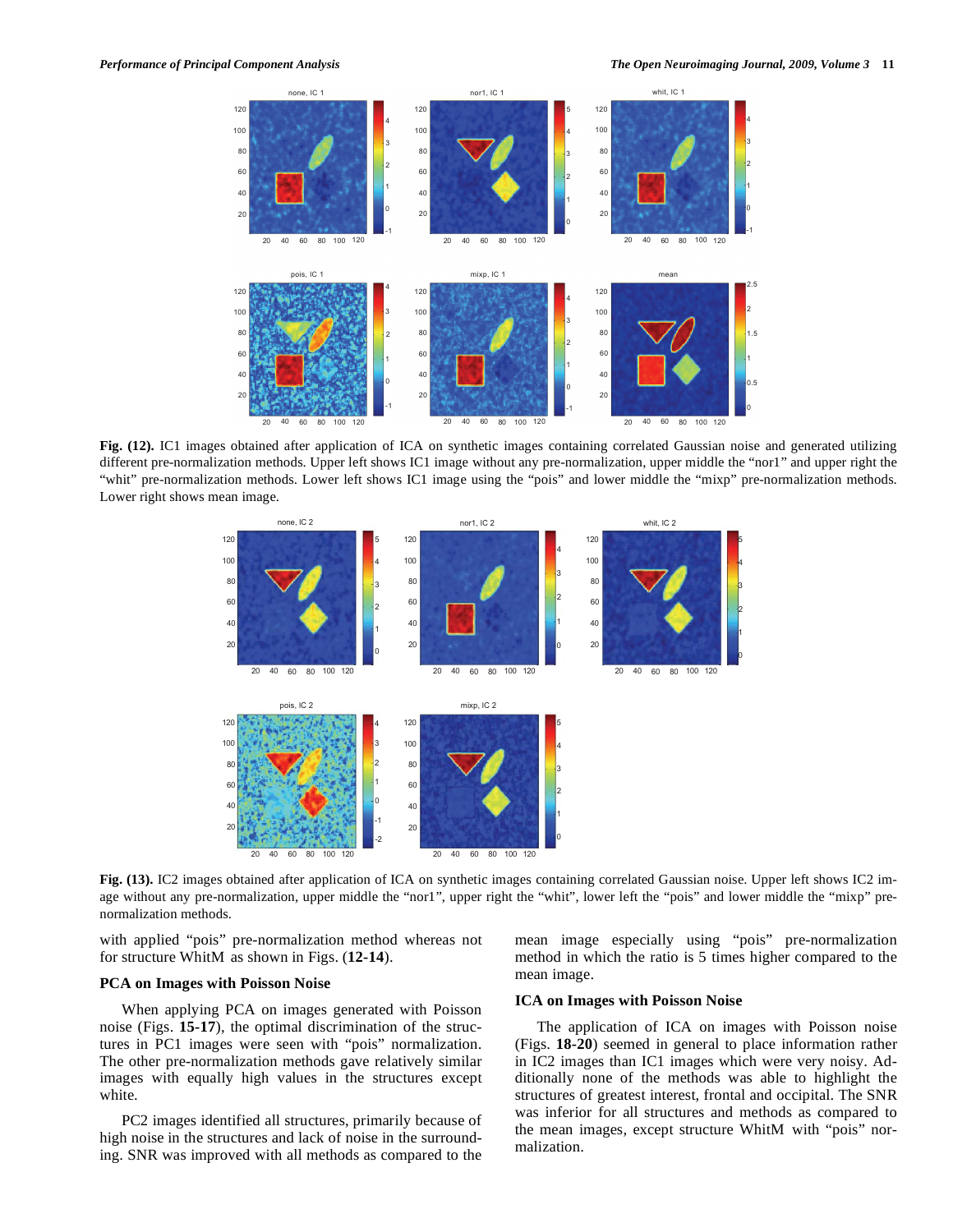

**Fig. (14).** SNR values for the corresponding structures in first principal component (IC1) synthetic images. Images contain correlated Gaussian noise and are generated utilizing different pre-normalized methods and compared to the mean image. Each point of the curves represents SNR.



**Fig. (15).** PC1 images obtained after application of PCA on synthetic images containing uncorrelated Poisson noise and generated utilizing different pre-normalization methods. Upper left shows PC1 image without any pre-normalization, upper middle the "nor1" and upper right the "whit" pre-normalization methods. Lower left shows PC1 image using the "pois" and lower middle the "mixp" pre-normalization methods. Lower right shows mean image.

# **DISCUSSION**

 The main scope of this work was to explore the application of two well-known, unsupervised multivariate image analysis tools, namely PCA and ICA, on a dynamic sequence of PET images. We wanted to study the performance of these two methods on PET images where the behavior of the noise is different compared to studies on other medical imaging modalities such as CT, MRI, fMRI and EEG etc. We aimed to explore these tools' capability to extract signals from noise in these types of noisy images to suggest one method to be used in clinical settings. Since clinical PET images contain such complicated structures and kinetic behavior, we selected to use simulated images where we could better control structure and noise and also analyze the results.

 There is not one single entity which would describe the optimal imaging of complex kinetic/biological behaviors. We would desire a good imaging of structures, a good discrimination in-between structures with different characteristics and we would like these tasks to be performed with the optimal SNR.

 In contrast to previous studies e.g. [31] and [33], we wanted to utilize these methods on noisy PET images to in-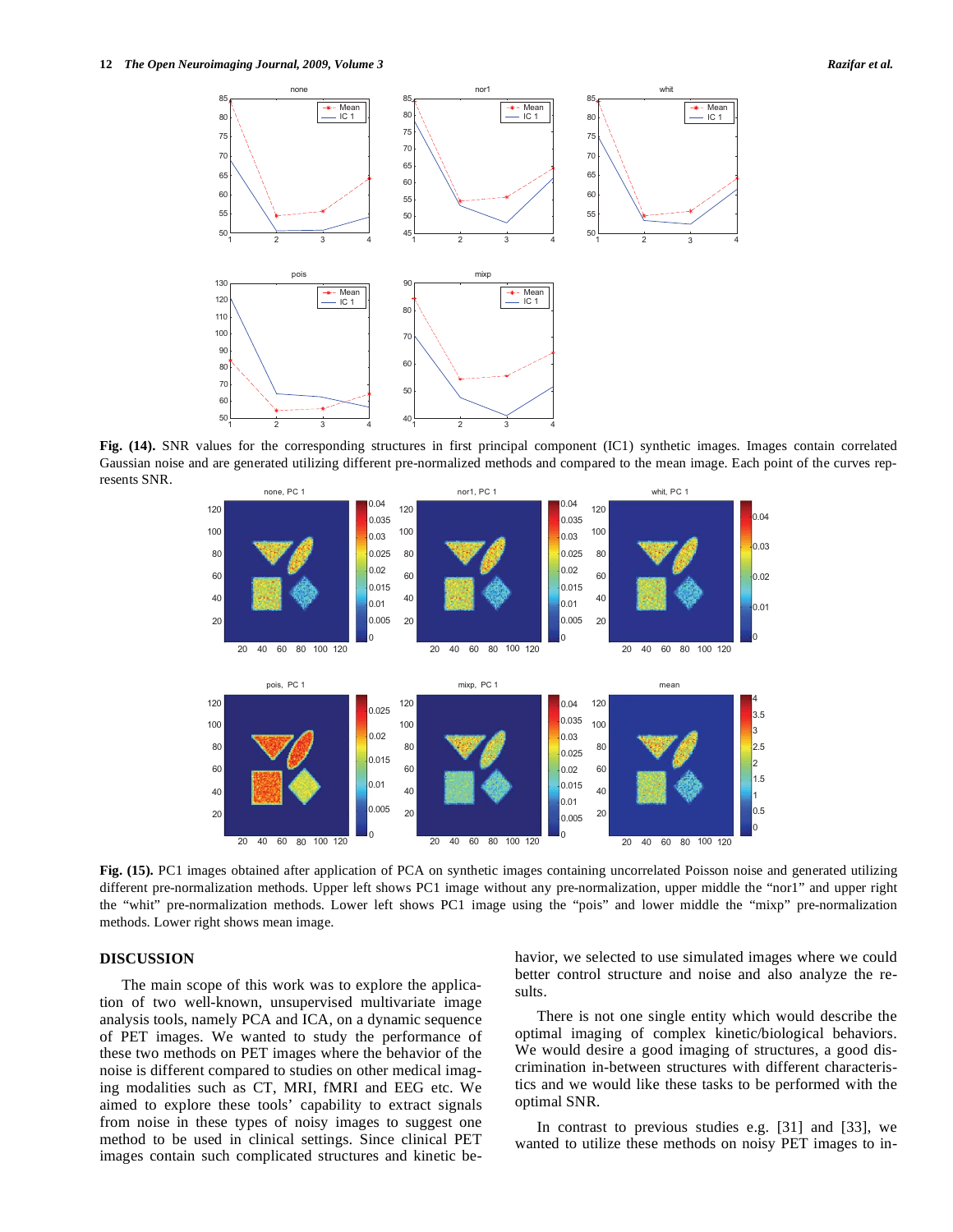

**Fig. (16).** PC2 images obtained after application of PCA on synthetic images containing uncorrelated Poisson noise. Upper left shows PC2 image without any pre-normalization, upper middle the "nor1", upper right the "whit", lower left the "pois" and lower middle the "mixp" prenormalization methods.



**Fig. (17).** SNR values for the corresponding structures in first principal component (PC1) synthetic images. Images contain uncorrelated Poisson noise and are generated utilizing different pre-normalized methods and compared to the mean image. Each point of the curves representing SNR values for each one of the structures in both mean image (dash-star) and pre-normalized image (solid curve).

vestigate whether the pre-normalization of the input data can improve their performance. The reason was that we believe that PCA is a reliable multivariate technique, but only if the input data is handled properly since PCA is "blind" to the difference between variance created by signal and created by noise. Therefore, different types of pre-normalization methods were proposed and investigated.

 One of the ambitions in applying different prenormalization methods was to determine the prenormalization method in which the variance of the noise in the sequence of images becomes as stable as possible in the time sequence (frames). This would allow PCA to detect fluctuations in the signal and not be guided by the noise. In other words by applying pre-normalization, the input data would be transformed to data where the variance of the values are more stable during the time interval and at the same time the signal strength would be preserved as much as possible before applying PCA. In parallel we wished to explore if the same pre-normalization of input data would affect the performance of the ICA on noisy PET data.

 To reach the goals of this study, we generated synthetic PET images containing uncorrelated and correlated noise where the signal vs. noise behavior could be controlled yet qualitative vs. quantitative results could be generated. The reason for employing correlated noise in the simulation study was to explore if the correlation of the noise affected the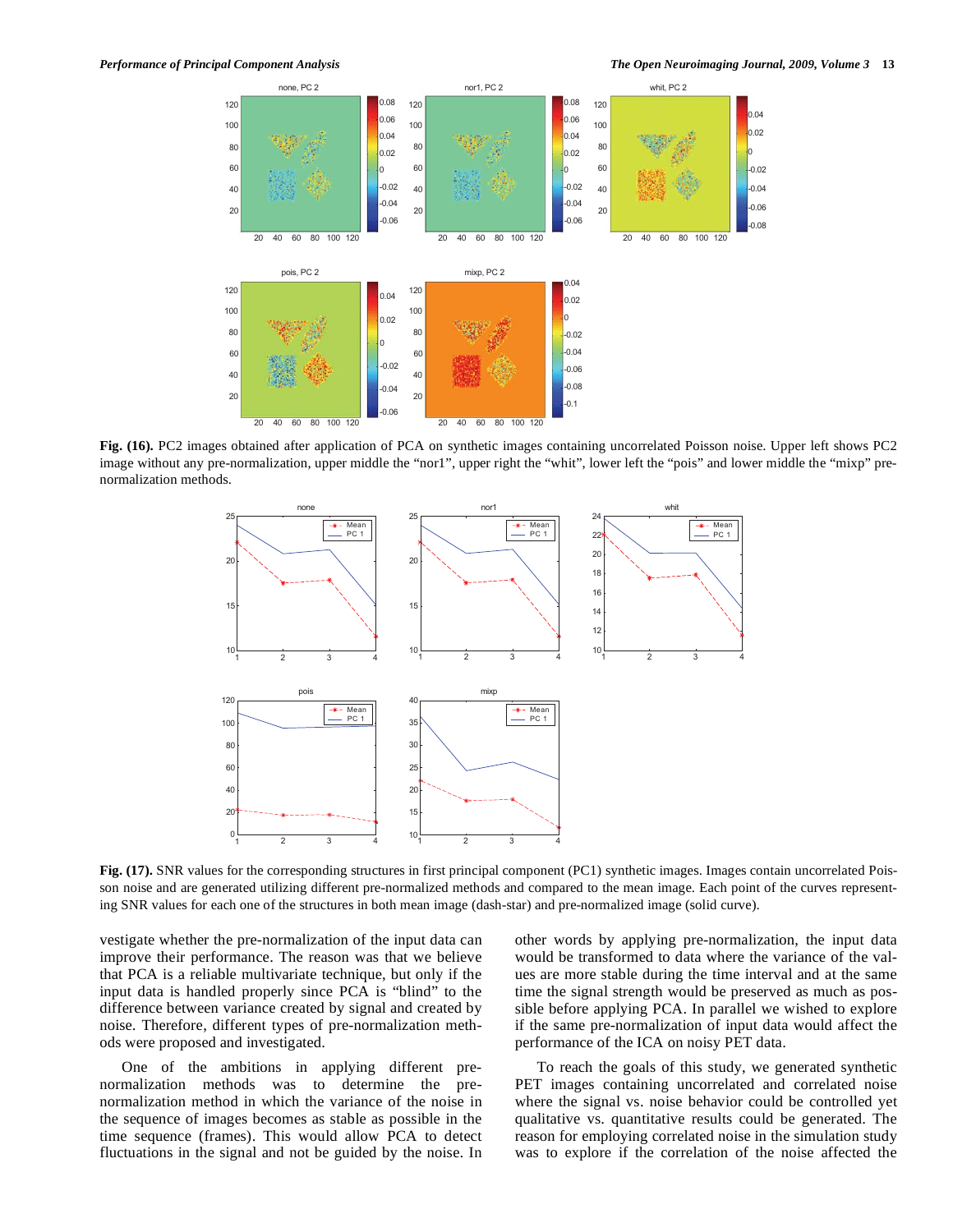

**Fig. (18).** IC1 images obtained after application of ICA on synthetic images containing uncorrelated Poisson noise and generated utilizing different pre-normalization methods. Upper left shows IC1 image without any pre-normalization, upper middle the "nor1" and upper right the "whit" pre-normalization methods. Lower left shows IC1 image using the "pois" and lower middle the "mixp" pre-normalization methods. Lower right shows mean image.



**Fig. (19).** IC2 images obtained after application of ICA on synthetic images containing uncorrelated Poisson noise. Upper left shows IC2 image without any pre-normalization, upper middle the "nor1", upper right the "whit", lower left the "pois" and lower middle the "mixp" prenormalization methods.

performance of these methods or not. Synthetic image sequences with different high noise magnitudes were studied to validate the performance of the suggested methods and to explore if the employed pre-normalization method could damp the effects of the noise in derived images.

 Because of the large interest in the potential use of the amyloid binding tracer PIB, we selected to generate structures in the simulated images which followed the kinetic behavior of PIB in these structures and generated a noise which simulated that of a PIB imaging sequence with respect to magnitude.

 Since images reconstructed with different reconstruction methods would differ in their noise characteristics, we included in the simulation's noise which was globally similar across the image and noise which had a Poisson distribution related to the magnitude in each pixel. Finally we included correlation of noise by convolution.

 Application of PCA generated relatively similar results, with some minor differences, on the images with correlated and uncorrelated Gaussian noise characteristics when input data were not pre-normalized. However, clear differences were noticeable using different noise characteristics (Gaussian vs. Poisson) when input data were not handled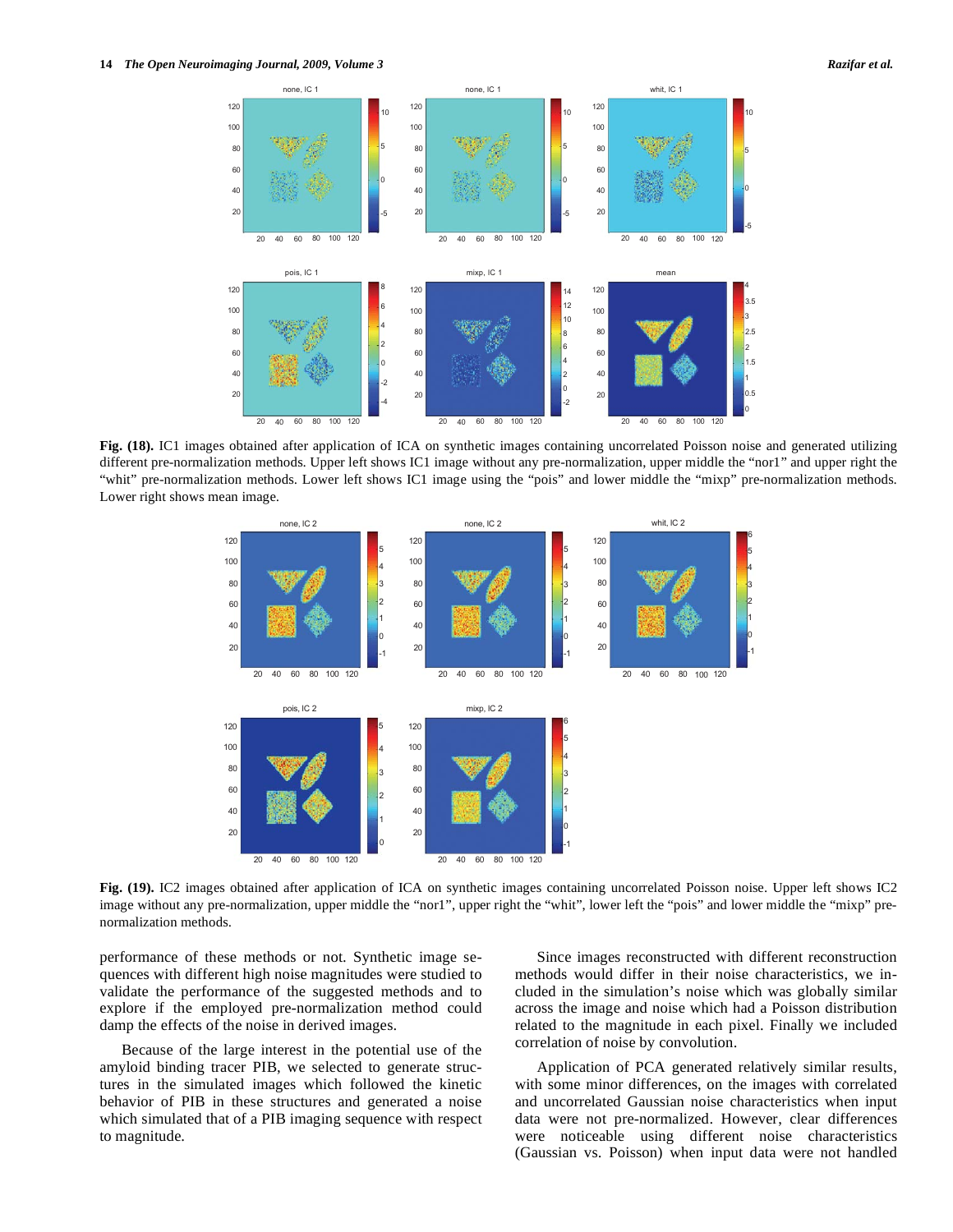

**Fig. (20).** SNR values for the corresponding structures in first principal component (IC1) synthetic images. Images contain correlated Gaussian noise and are generated utilizing different pre-normalized methods and compared to the mean image. Each point of the curves represents SNR.

with proper pre-normalization method. Improvement of performance of PCA was observed on images containing Poisson distributed noise applying different pre-normalization method especially "pois".

 The best qualitative illustration were observed on PC1 images especially on images containing correlated Gaussian noise but the best quantitative results were obtained on images containing Poisson distributed noise when input data were handled by a proper pre-normalization.

Hence "nor1", "whit", "pois" and "mixp" gave PC1 images, which had a desired enhancement of the most interesting structures frontal and occipital cortex. These normalization methods also succeeded to discriminate in-between the structures in PC2 images except "pois" applied on images containing un-correlated Gaussian noise. The "nor1" and "mixp" normalizations also created PC1 images with improved SNR as compared to the mean images and in some cases separated structures in different components such as in images containing correlated Gaussian noise. An overall slight preference for the "mixp" and "pois" normalization was identified when reviewing all image results.

 ICA with "nor1", "pois" and "mixp" pre-normalization also seemed to perform relatively well. It was noticeable that the SNR calculated for the WhitM was higher compared with mean images when performing "pois" prenormalization on both uncorrelated and correlated compared with other structures. One possible reason might be that the kinetic behavior of the WhitM did not vary as much as the other structures. However ICA did not reach the improvement in SNR as PCA did. Furthermore ICA seemed to have a tendency under some conditions to shift over information from IC1 to other independent components and to be more sensitive to the level of noise.

## **CONCLUSIONS**

 The results from this study showed that PCA is a more stable technique compared with ICA and creates better results both qualitatively and quantitatively especially when "mixp" pre-normalization was used. Applying prenormalization does not improve the performance of the ICA for quantitative measurements dramatically.

 PCA can extract the signals from the noise rather well and is not sensitive to magnitude and correlation likewise type of noise, when the input data are correctly handled by a proper pre-normalization. It is important to note that PCA as inherently a method to separate signal information into different components could still generate PC1 images with improved SNR as compared to mean images.

 PC1 and IC1 images may lose the quantitative values and relations within the images, meaning that the quantitative difference between different structures in the image will not be the same as in the real case. Future work could suggest how it is possible to get quantitative measurements out of PC and IC images.

# **ACKNOWLEDGMENTS**

 The authors wish to thank Dr. Azita Monazzam, for beneficial scientific discussions.

### **REFERENCES**

- [1] Mair BA, Rao M, Anderson JMM. Invers Problem 1996; 12: 965- 976.
- [2] Ter-Pogossian MM, Raichle ME, Sobel BE. Positron emission tomography. Sci Am 1980; 243: 70-181.
- [3] Holm S, Toft P, Jensen M. Estimation of the noise contributions from Blank, transmission and emission scans in PET. IEEE Trans Nucl Sci 1996; 43: 2285-91.
- [4] Myers KJ, Barret HH, Borgsrom MC, Patton DD, Seeley GW. Effect of noise correlation on detectability of disk signals in medical imaging. J Opt Soc Am 1985; 2: 1752-9.
- [5] Blomqvist G, Eriksson L, Rosenqvist G. The effect of spatial correlation on the quantification in positron emission tomography. Neuroimage 1995; l: 2.
- [6] Brooks RA, Chiro GD. Principles of computer assisted tomography (CAT) in radiographic and radioisotopic imaging. Phys Med Biol 1976; 21: 689-732.